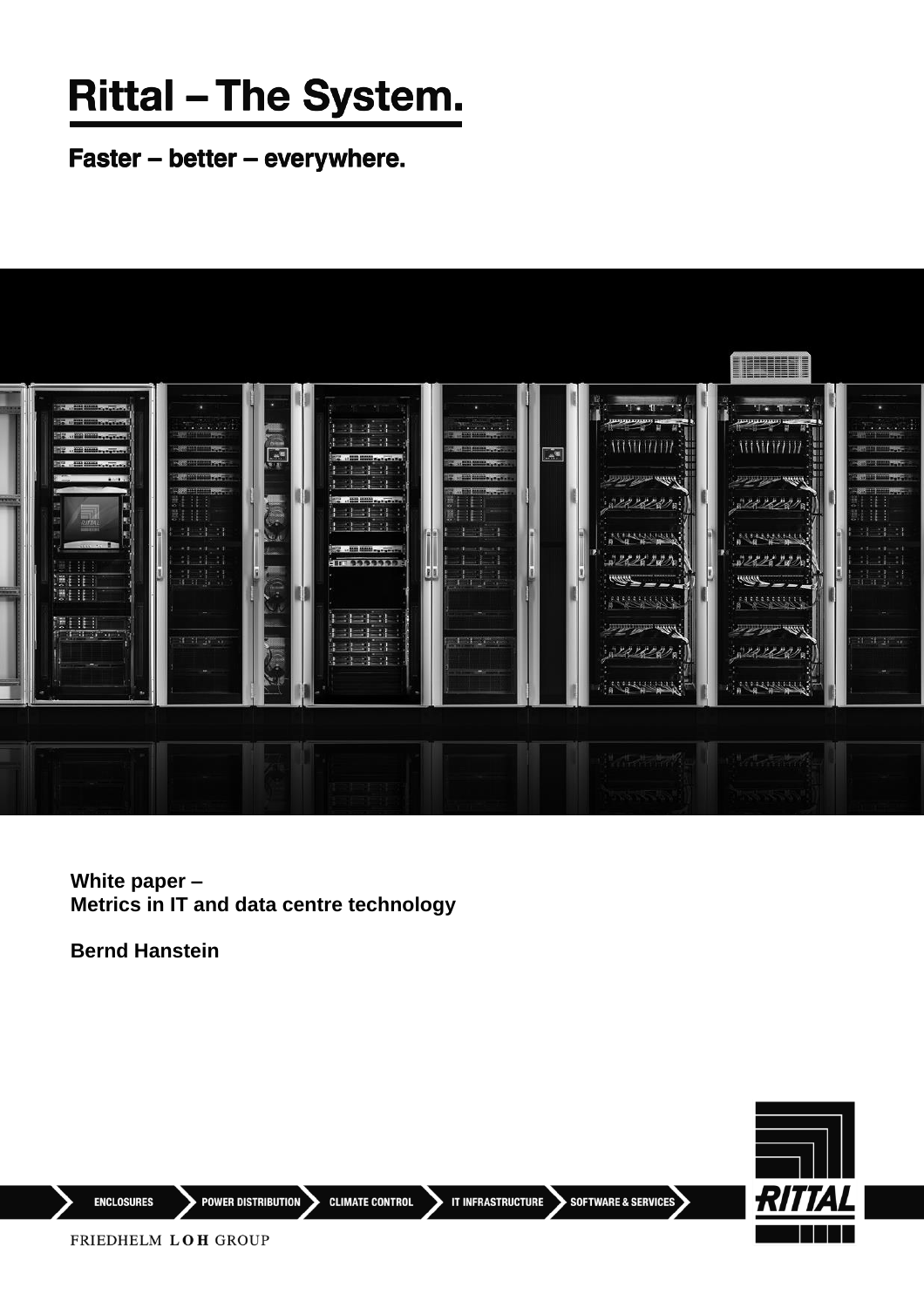### **Contents**

### **Author: Bernd Hanstein**

After receiving a Diplom degree in physics from the Justus Liebig University in Gießen in 1987, Bernd Hanstein joined the central research unit of Siemens AG, where he worked on test methods for highly integrated circuitry. He subsequently occupied various positions within the Public Networks Group of Siemens AG, with responsibility for the implementation of major ICT projects. In 2002, Bernd Hanstein moved to Siemens VDO Automotive as senior manager responsible for the worldwide system testing of in-vehicle multimedia devices. Since 2007, he has been head of IT product management at Rittal in Herborn. His key interests: IT components, RiMatrix system solutions and data centre technologies.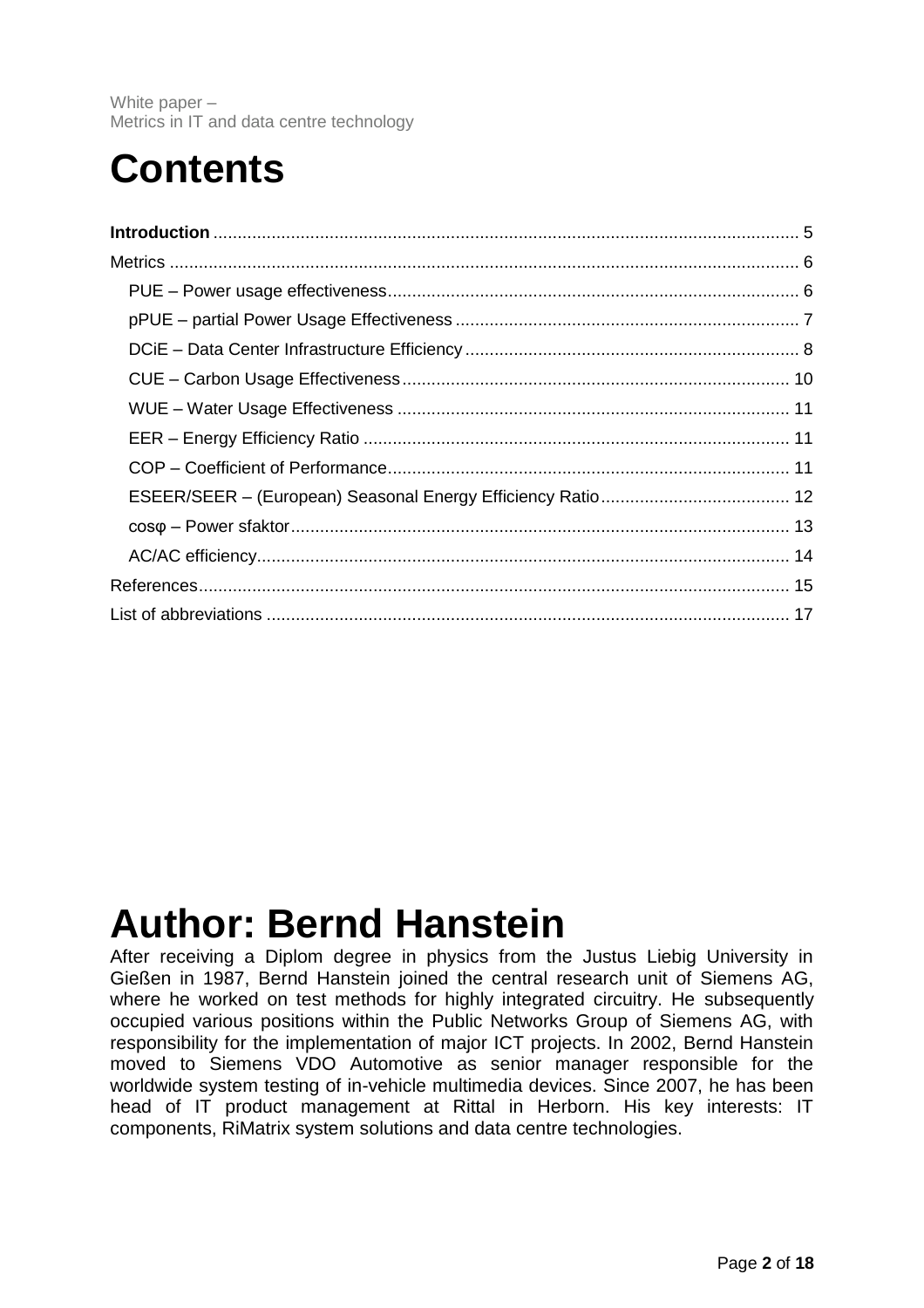### **List of figures**

| Figure 4: $CO2$ calculation based on the German electrical power mix (1990 – 2014) 10 |  |
|---------------------------------------------------------------------------------------|--|
|                                                                                       |  |

### **List of definitions**

### **List of tables**

| Table 4: Representation of the load-dependent efficiency of an ABB Rittal DPA Upscale  14 |  |
|-------------------------------------------------------------------------------------------|--|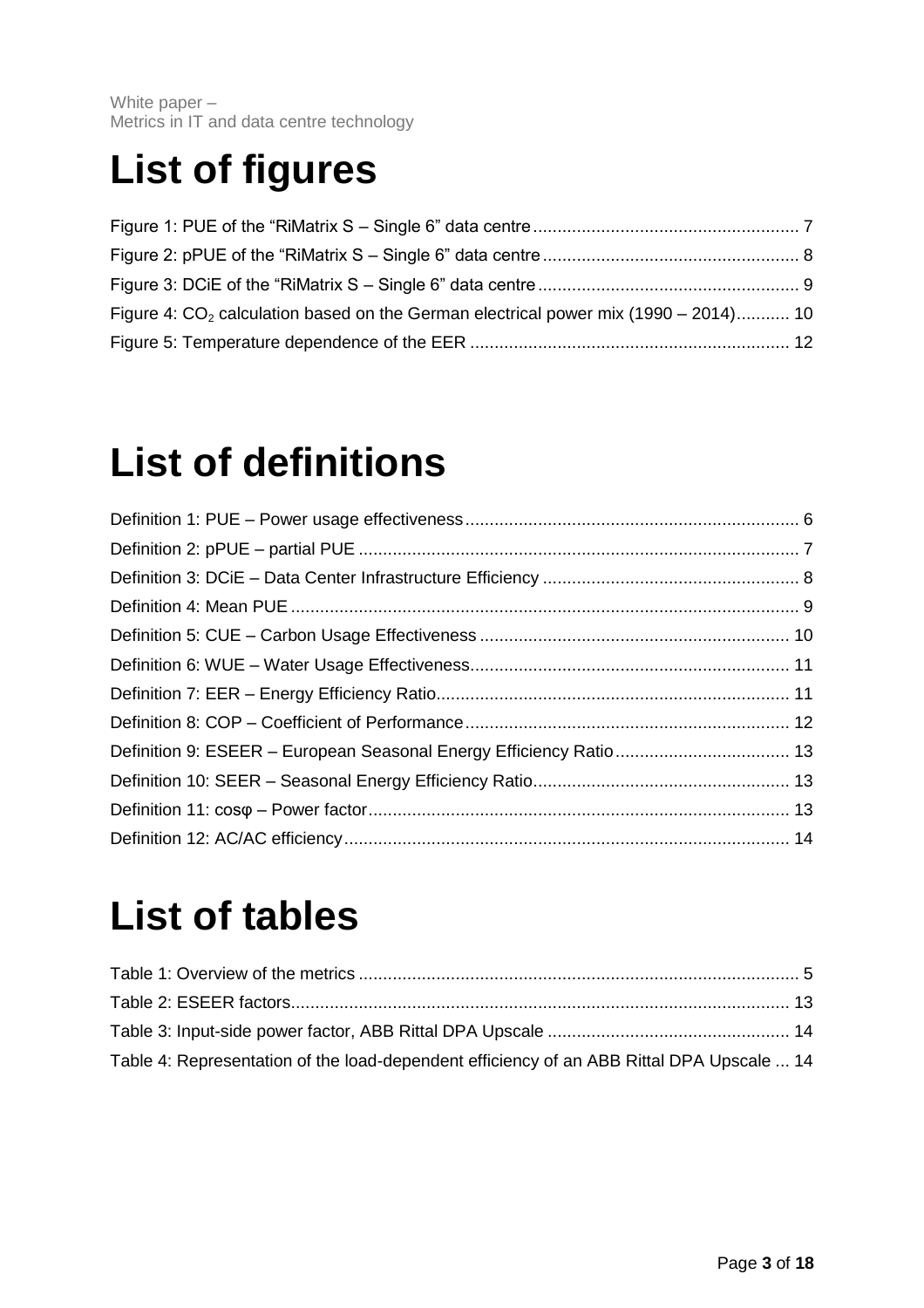### **Executive summary**

Data centres are basic building blocks in every key sector of society in the digital world of the 21st century. They can be found in industry, hospitals and airports, but also in all fields of communication and the Internet. The growing use of mobile terminal devices and the increasing amount of data being transferred means that data centres will also continue to grow in the future.

The large-scale data centres of cloud and colocation providers require amounts of energy in the double-digit megawatt range. The total number of data centres around the world worldwide is responsible for a growing share of global  $CO<sub>2</sub>$  emissions. Thus the GeSI (Global e-Sustainability Initiative) [\[Ref.](#page-14-1) 1] predicts that IT' share of worldwide CO2 emissions will rise from 1.3% (in 2002) to 2.3% in 2020.

Reducing greenhouse gas emissions is not only a political and social task, but it is accompanied by making savings in electricity costs and is therefore of growing importance for every data centre operator – whatever their scale of operations.

In an increasingly competitive environment, data centres that are efficiently and – as part of a "Green IT Policy" – can be an important advantage, as the examples of Google [\[Ref.](#page-14-2) 2] and Apple [\[Ref.](#page-14-3) 3] are demonstrating.

To evaluate the efficiency of data centres, there is a whole series of metrics that permit no only the evaluation of energy use and  $CO<sub>2</sub>$  emission but also the sustainable use of water. Furthermore, metrics can be also employed to compare individual components and activities and thus the solutions offered by a variety of suppliers.

This white paper provides an overview of the most important metrics for the IT infrastructures of data centres. In the process, it becomes evident that individual metrics alone are not conclusive enough, but that data centre operators need to define an appropriate set of different parameters that are tailored for their particular applications.

The continuous recording of the relevant data and its transparent visualisation in the form of trend analyses makes it possible to operate data centres efficiently and sustainably. This way, improvements over the same months of the previous year can be displayed, while sources of variations from the target values can be sought.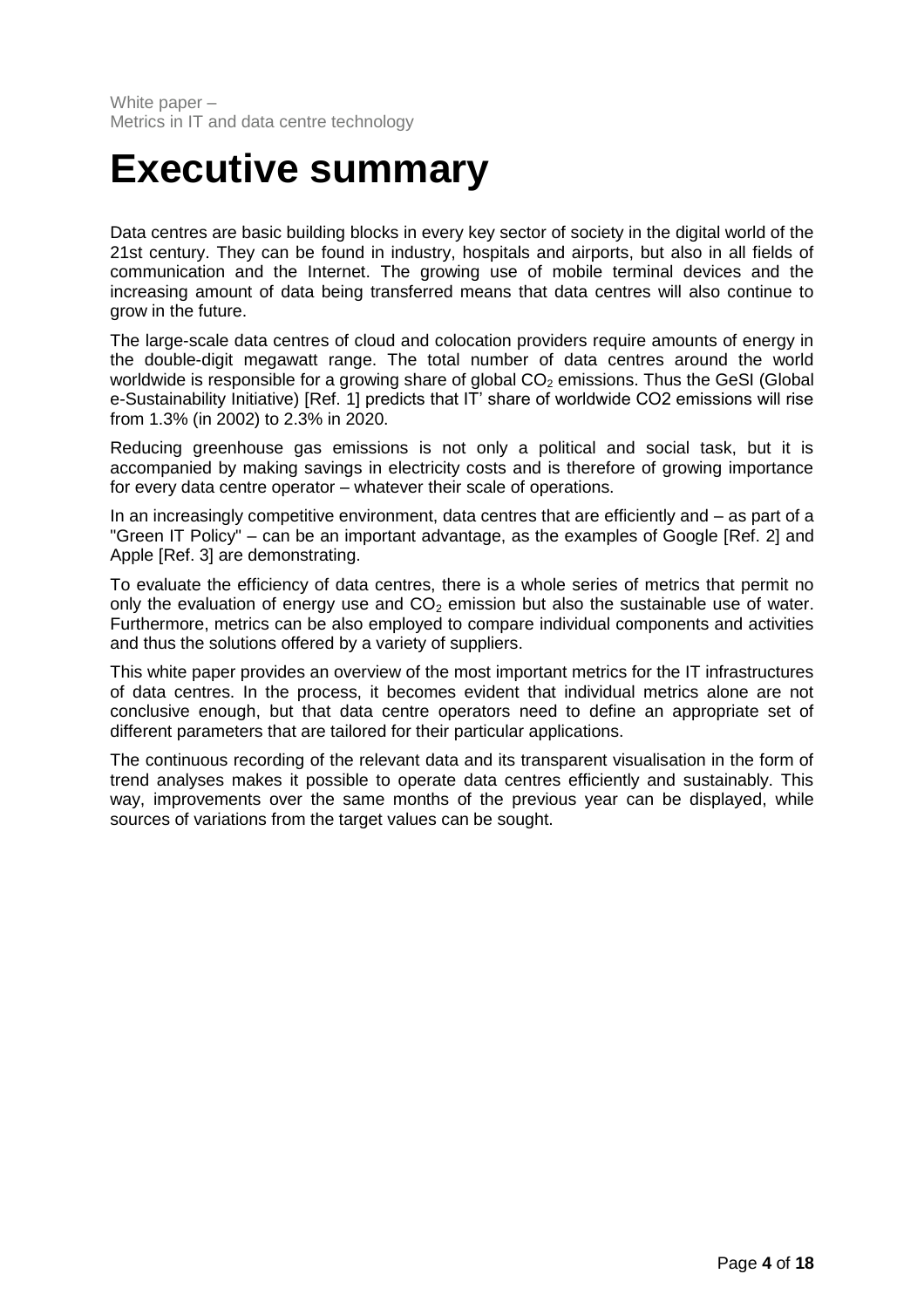### <span id="page-4-0"></span>**Introduction**

As data centres make a non-negligible contribution to global  $CO<sub>2</sub>$  emissions, the need for efficient operation and a sustainable use of natural resources is growing. The reduction in  $CO<sub>2</sub>$  emissions goes hand in hand with savings in electricity costs and it is therefore a matter of growing importance for every of data centre operator.

It is vital to capture, log and evaluate all the relevant parameters. Only the comparison of the current values with the targets, as well as with the historical data will make it possible to achieve long-lasting improvements.

In the context this white paper, a set of metrics are introduced that have been defined for assessing the effectiveness of physical IT infrastructures. [Table 1](#page-4-1) gives an overview.

| <b>Metric</b>                                                      | <b>Description</b>                                                                                                        |
|--------------------------------------------------------------------|---------------------------------------------------------------------------------------------------------------------------|
| PUE - Power usage effectiveness                                    | Evaluation of the effectiveness of a data centre's<br>physical IT infrastructure                                          |
| pPUE - partial PUE                                                 | Restricting this approach to a subset of a data<br>centre                                                                 |
| DCiE - Data Center Infrastructure<br>Efficiency                    | Evaluation of the effectiveness of a data centre's<br>physical IT infrastructure                                          |
| <b>CUE - Carbon Usage Effectiveness</b>                            | Evaluation of $CO2$ emissions, based on the<br>amount of electricity used                                                 |
| <b>WUE</b> - Water Usage Effectiveness                             | Evaluation of water usage (e.g. in the case of<br>adiabatic data centre cooling)                                          |
| EER - Energy Efficiency Ratio                                      | Classification of refrigeration equipment and<br>systems                                                                  |
| COP - Coefficient of Performance                                   | Classification of refrigeration equipment and<br>systems                                                                  |
| <b>ESEER - European Seasonal Energy</b><br><b>Efficiency Ratio</b> | Taking account of the installation site and<br>ambient temperature when evaluating<br>refrigeration equipment and systems |
| SEER - Seasonal Energy Efficiency<br>Ratio                         | Taking account of the installation site and<br>ambient temperature when evaluating<br>refrigeration equipment and systems |
| $cos\varphi$ – Power factor                                        | Evaluation of the efficiency of UPS systems                                                                               |
| <b>AC/AC</b> efficiency                                            | Evaluation of the efficiency of UPS systems                                                                               |

<span id="page-4-1"></span>Table 1: Overview of the metrics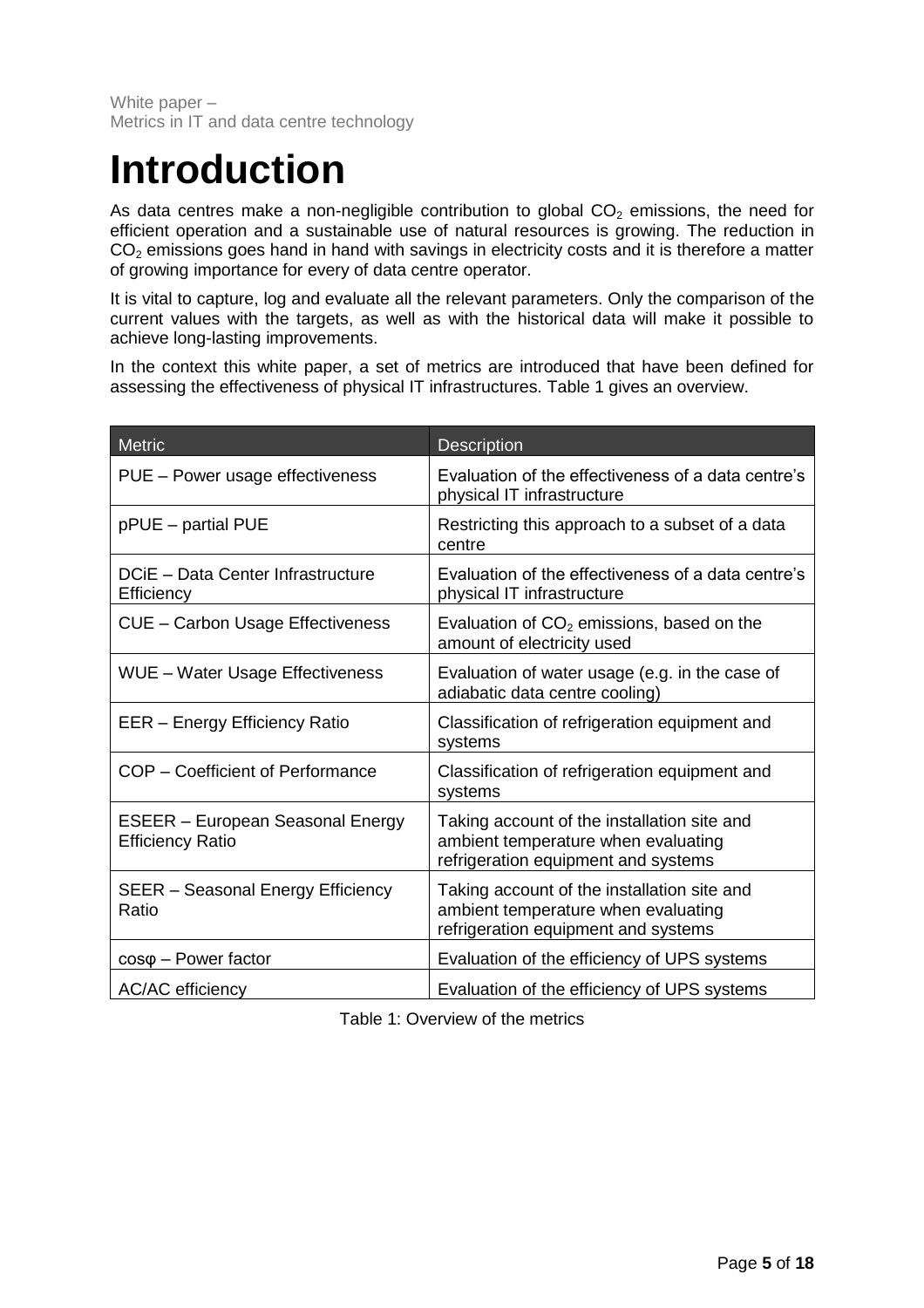### <span id="page-5-0"></span>**Metrics**

#### <span id="page-5-1"></span>**PUE – Power usage effectiveness**

The "Green Grid" organisation [\[Ref.](#page-14-4) 4] is a non-profit association of companies, institutions and organisations founded in 2006, whose aim is to increase the efficiency and sustainability of data centres. To this end, "The Green Grid" has defined a number of metrics such as PUE, CUE and WUE in order to ensure the international comparability of measurements and the resulting conclusions.

In this context, one of the most important metrics is PUE (Power Usage Effectiveness) [\[Ref.](#page-14-5) [5\]](#page-14-5), which is defined as follows:

 $PUE :=$ where: Total output of the data centre:  $=$  IT infrastructure and IT equipment IT devices: = e.g. servers, switches and storage systems Total output of data centre Total output of IT devices

Definition 1: PUE – Power usage effectiveness

<span id="page-5-2"></span>The PUE calculates the ratio of the total power consumption of a data centre in relation to the calculated power that is used by the active components such as servers, storage and network.

The less power the IT infrastructure needs (e.g. for climate control, power protection, and lighting), the closer the PUE is to "1". This theoretical value can only be achieved if the entire current of data centre is only used by the servers, storage and the other active IT components.

A PUE value does not indicate the total consumption of a data centre. Thus, the PUE alone as a metric does not really tell us whether power is really saved. One simple example illustrates the problem:

*If the server inlet temperature is set higher, the proportion of the current required for cooling decreases. However, if the temperature is so high that the fans of the servers go to full power to provide emergency cooling, the power consumption of the IT equipment will increase. The PUE is (at first sight) better, though the power consumption actually increases.*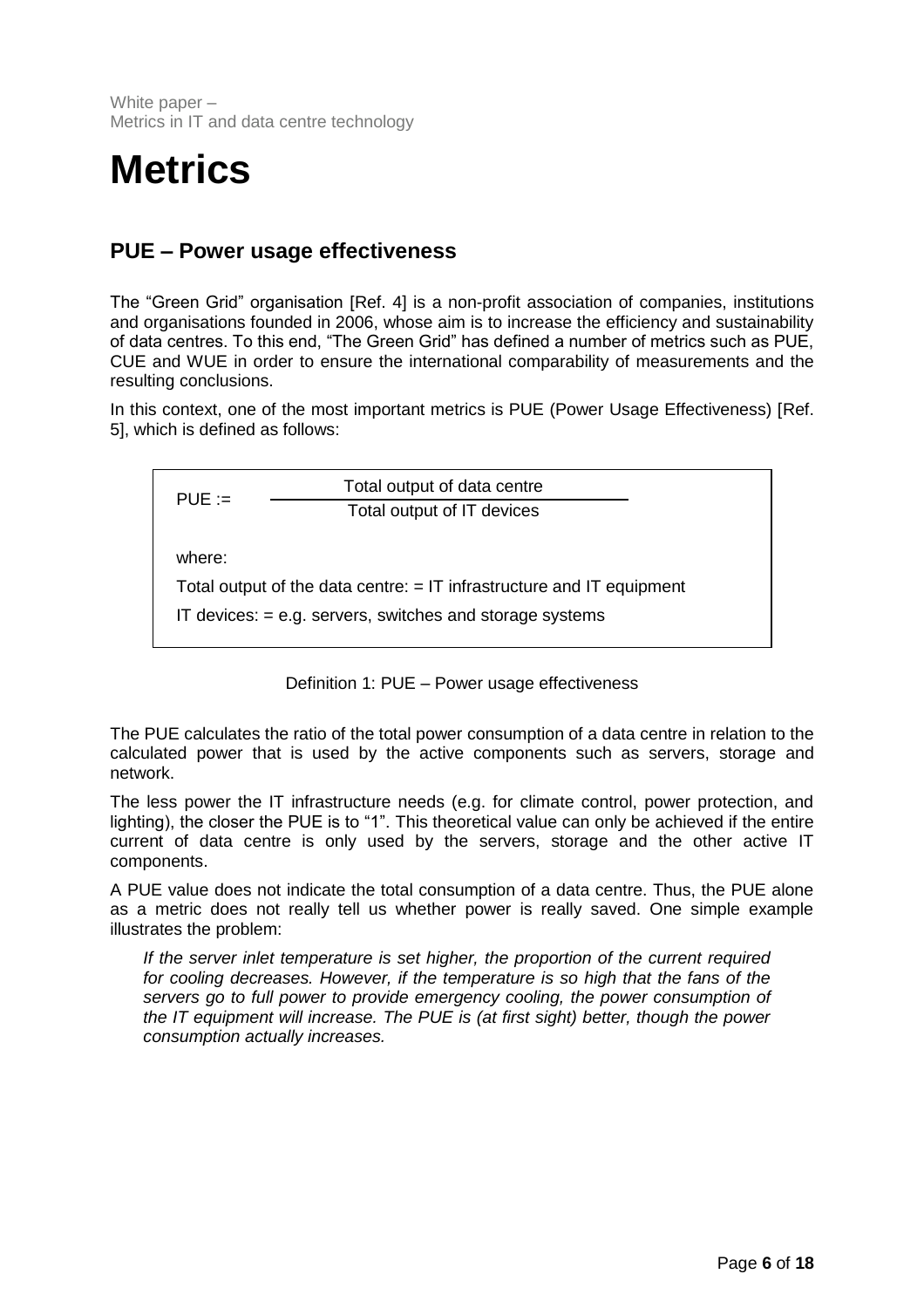White paper – Metrics in IT and data centre technology



Figure 1: PUE of the "RiMatrix S – Single 6" data centre

<span id="page-6-2"></span>For the reason stated, the PUE of a data centre is therefore also load-dependent, as [Figure 1](#page-6-2) shows. It is worse at a low server load, since infrastructure components – such as the UPS and air conditioning supply – are more significant. In an "overarching regulation", the DCIM (Data Centre Infrastructure Management) software tries to find the optimal data centre operating conditions across all activities. In the case of standard regulation, the devices are optimised separately.

#### <span id="page-6-0"></span>**pPUE – partial Power Usage Effectiveness**

Only a portion of a data centre is considered with the partial PUE, the pPUE [[Ref.](#page-14-5) 5]. For example it is permissible to ignore cooling by free cooler or chiller when calculating a pPUE value. In this case, the interface of the pPUE would be the building limits of technology and server rooms , for example. The pPUE is therefore defined as follows:

<span id="page-6-1"></span> $pPUE :=$ Total power in one section of a data centre Total power of the IT devices in this section

Definition 2: pPUE – partial PUE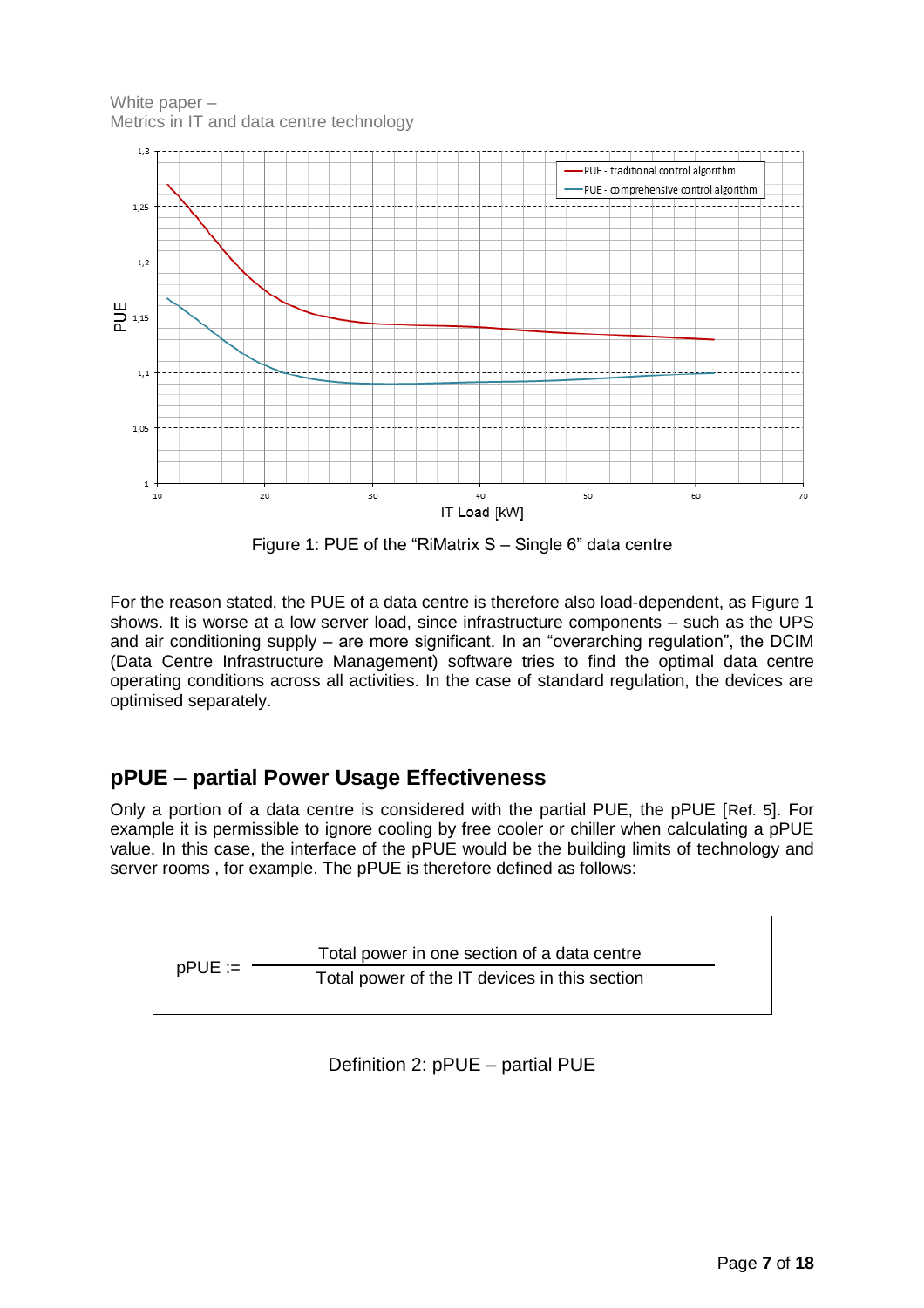[Figure](#page-7-2) 2 below shows the pPUE of a RiMatrix S data centre module, which must be connected to an external cooling supply in order to operate. This can be provided by the customer or achieved by using a cooling module.



Figure 2: pPUE of the "RiMatrix S – Single 6" data centre

<span id="page-7-2"></span>In this example, the pPUE indicates how efficient the module is without the external cooling source.

#### <span id="page-7-0"></span>**DCiE – Data Center Infrastructure Efficiency**

The DCiE (Data Centre Infrastructure Efficiency) [\[Ref.](#page-14-5) 5] is defined as the inverse of the PUE:



Definition 3: DCiE – Data Center Infrastructure Efficiency

<span id="page-7-1"></span>The PUE calculates the ratio of the total power consumption of a data centre in relation to the calculated power that is used by the active components such as servers, storage and network.

As a rule, the DCiE is specified as a percentage, as shown in [Figure 3.](#page-8-1) An ideal data centre would have a DCiE value of 100% would thus be "one hundred per cent efficient".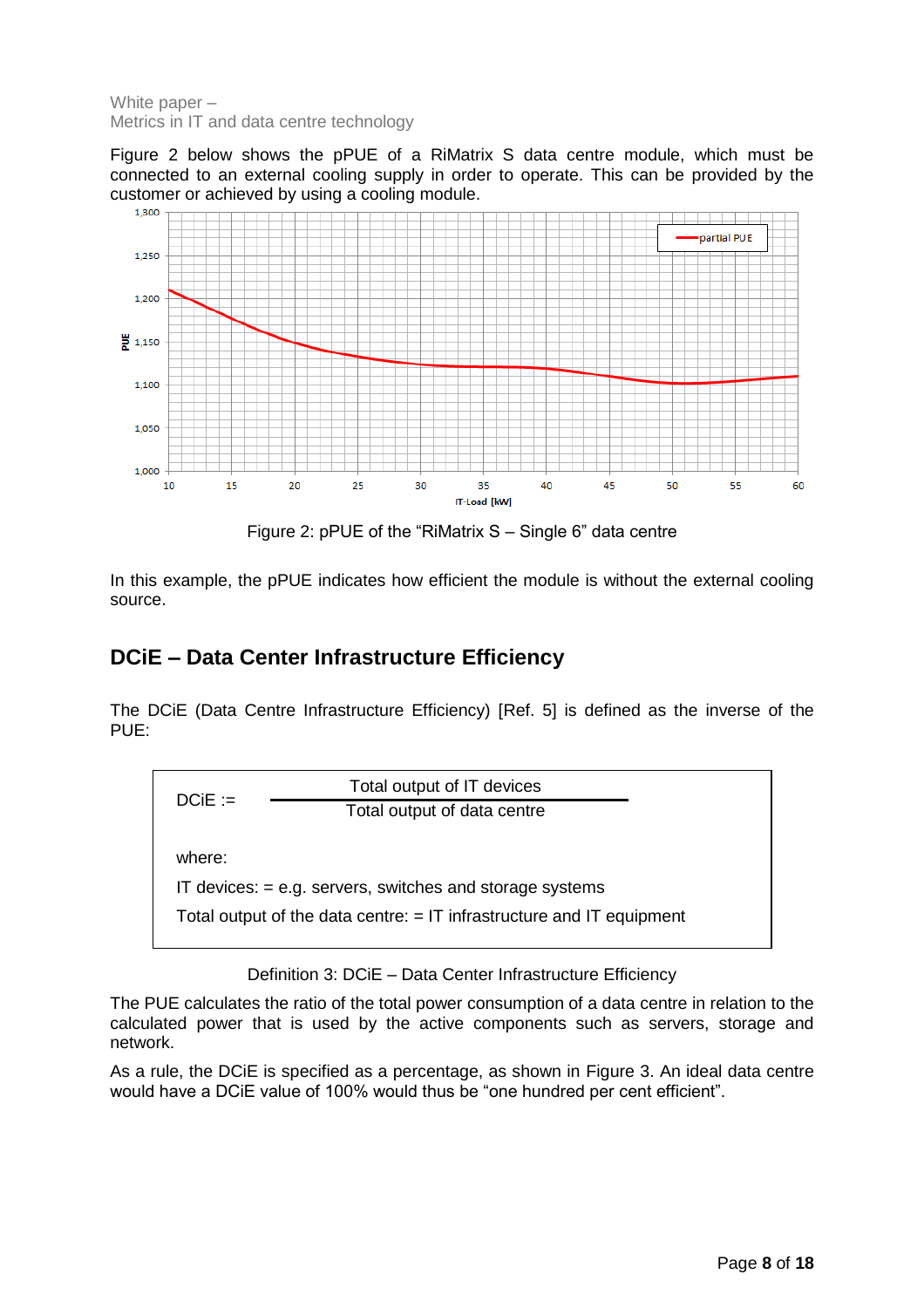White paper – Metrics in IT and data centre technology



Figure 3: DCiE of the "RiMatrix S – Single 6" data centre

<span id="page-8-1"></span>In order to ensure sustainability, it is necessary to consider the PUE or DCiE over the time, based on trend analyses made over the course of the year. This is because the cooling supply depends on the external climatic influences at the respective location.

It is necessary to note how these values were determined, both in the case of PUE and DCiE data:

- Are these theoretical values, determined based on the data sheets of the components and devices installed?
- Are they measured values, whereby a distinction must be made between:

a) A current value, which was measured at a particular point in time,

b) A mean value measured over a given time period (for example one year)?

The following equation applies when a calculating a mean PUE:

$$
PUE = \frac{1}{n} * \sum_{i=1}^{n} PUE(i)
$$
  
n: = Number of measured values

#### Definition 4: Mean PUE

<span id="page-8-0"></span>Where attention must be paid to measurements made at equidistant time intervals.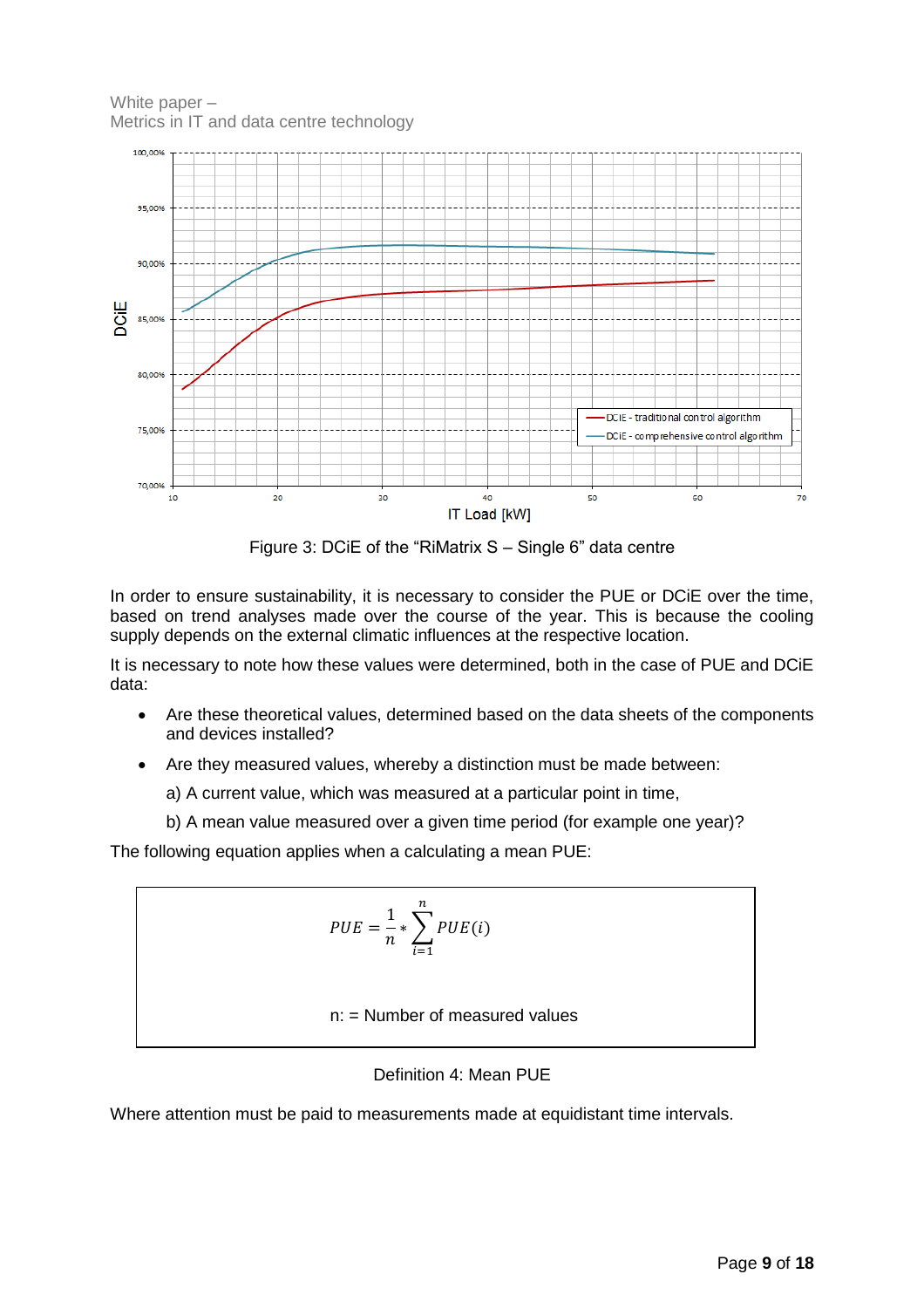#### <span id="page-9-0"></span>**CUE – Carbon Usage Effectiveness**

The CUE (Carbon Usage Effectiveness) metric [\[Ref.](#page-14-6) 6] has been defined by the "Green Grid" [\[Ref.](#page-14-1) 1], in order to supplement the PUE metric. The aim of the CUE is to describe the sustainable use of electrical energy in a data centre. The CUE has been defined such that an ideal data centre has no  $CO<sub>2</sub>$  emissions:

 $CUE := CEF \times PUE$ 

Where the term CEF (Carbon Emission Factor) specifies the  $CO<sub>2</sub>$  factor of the electrical power mix.



<span id="page-9-1"></span>The calculation of  $CO<sub>2</sub>$  emissions per kWh electricity consumed is country-specific, because it is based on the respective electrical power mix (nuclear power, coal and gas or renewables). In Germany, the calculation of the coefficient is performed by the German Environmental Agency (UBA) [\[Ref.](#page-14-7) 7] and it is published annually as shown in [Figure 4.](#page-9-2)



Figure 4:  $CO<sub>2</sub>$  calculation based on the German electrical power mix (1990 – 2014)

<span id="page-9-2"></span>Similarly, these figures and factors are also published in other countries , such as in the United States by the US Energy Information Administration [\[Ref.](#page-14-8) 8]. From above equation [\[Definition 5\]](#page-9-1), it is clear that the CUE has the value "0", if a data centre exclusively uses electricity from renewable sources.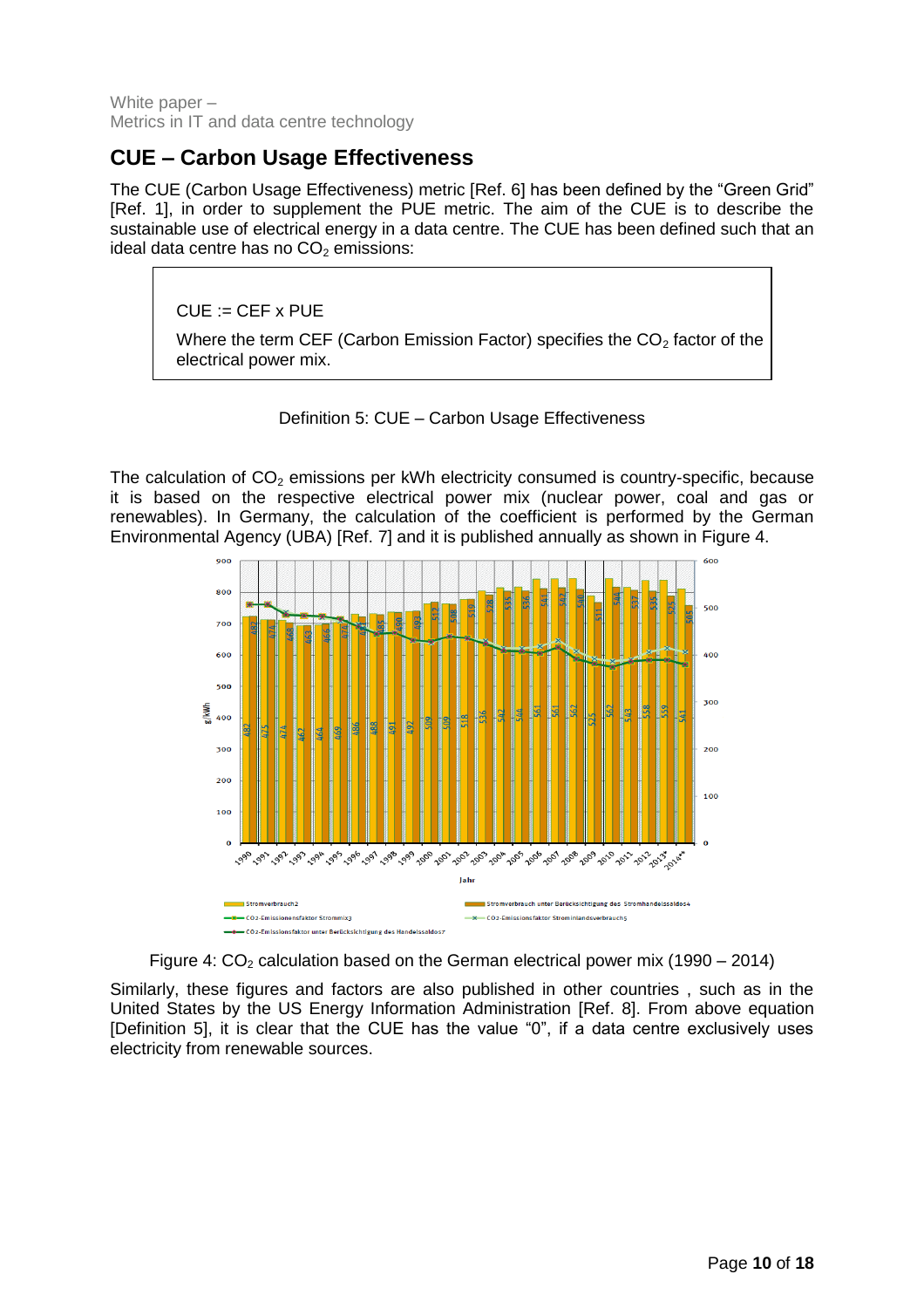#### <span id="page-10-0"></span>**WUE – Water Usage Effectiveness**

With regard to the growing use of direct free cooling in particular, the sustainable use of water is gaining in significance. The ASHRAE organisation [\[Ref.](#page-14-9) 9] provides exact targets with regard to the temperature and humidity [\[Ref.](#page-14-10) 10] at which the active IT components of a data centre are to be operated. For example, if the air is too dry (in the case of direct free cooling) it must be humidified. Free cooling is also often used in connection with an adiabatic cooling system.

On hot days, the air/air heat exchanger is sprayed with water. The evaporative cooling reduces the temperature of the cold air supplied to the data centre via the heat exchanger. Water is also used for example in the Facebook data centre in Prineville [\[Ref.](#page-14-10) 10, [Ref.](#page-14-11) 12].

In order to take this trend that into account, "The Green Grid" [\[Ref.](#page-14-1) 1] defined a WUE metric [\[Ref.](#page-14-12) 11] with which the use of water is used in relation to the power consumption of the IT components:

 $WUE :=$ The unit of WUE is therefore: [I/kWh] (litre per kWh) Annual water consumption Functional testing of all active components

Definition 6: WUE – Water Usage Effectiveness

#### <span id="page-10-3"></span><span id="page-10-1"></span>**EER – Energy Efficiency Ratio**

The EER (Energy Efficiency Ratio) is used to specify the efficiency of cooling systems and devices. The EER is defined as the ratio of cooling output to the absorbed electrical power:

 $EER :=$ Output of the cooling system Electrical power consumption of the refrigeration system

Definition 7: EER – Energy Efficiency Ratio

<span id="page-10-4"></span>The EER is a number that indicates how efficiently a cooling system works. The greater the EER, the more efficiently the electrical energy is used to cool.

#### <span id="page-10-2"></span>**COP – Coefficient of Performance**

The COP (Coefficient of Performance) of a heat pump or refrigerating machine is the ratio of the change in the heat to the applied expended for this purpose. Thus the following applies for a cooling system: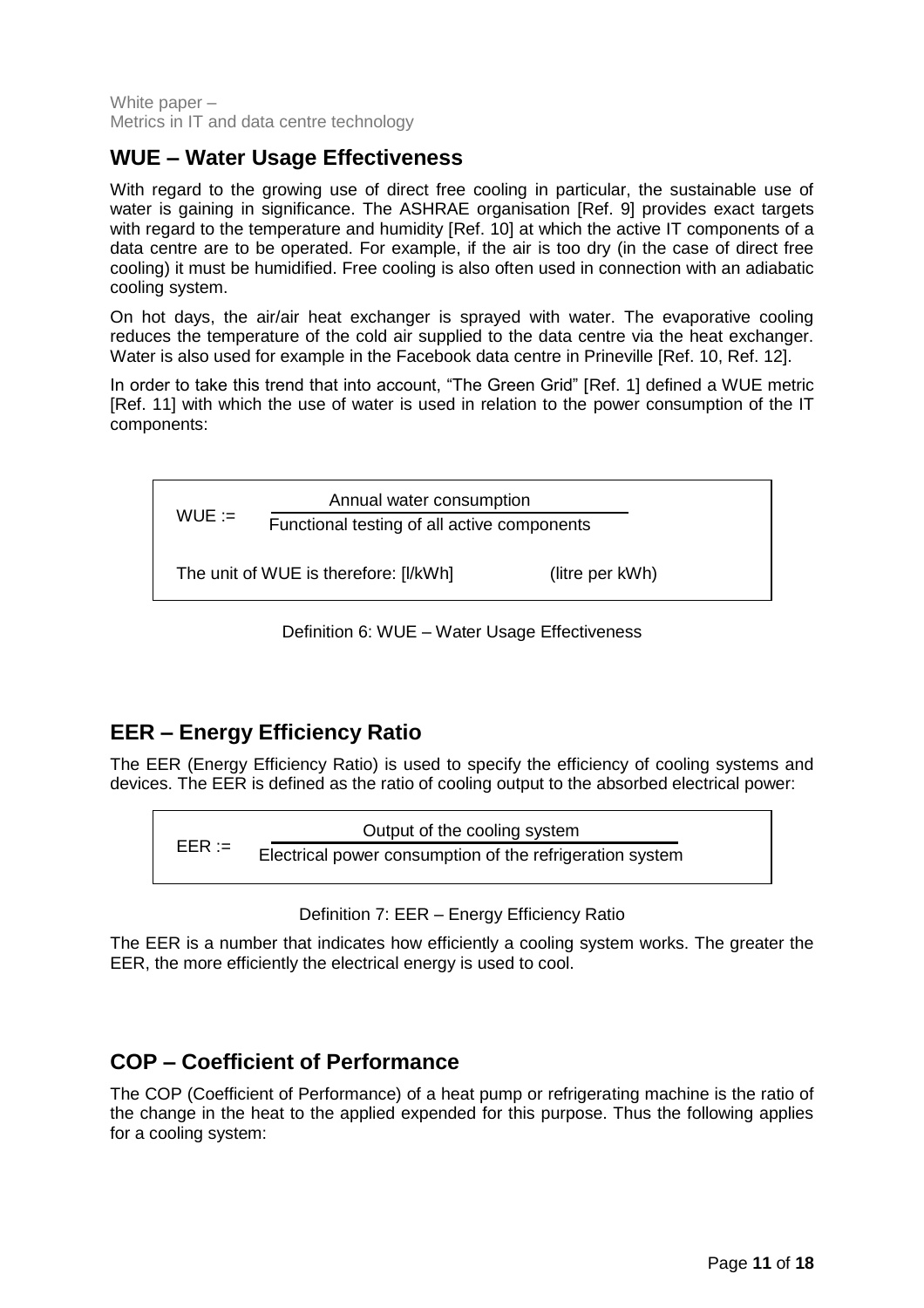

Definition 8: COP – Coefficient of Performance

<span id="page-11-1"></span>The standards DIN EN 255 [\[Ref.](#page-15-0) 13] and DIN EN 14511 [\[Ref.](#page-15-1) 14] describes how the COP or the EER can be measured. This ensures that the data sheets of the different manufacturers of refrigerating machines can be compared.

#### <span id="page-11-0"></span>**ESEER/SEER – (European) Seasonal Energy Efficiency Ratio**

The efficiency of a cooling system is dependent on the external climatic conditions, as well as the subsequent [Figure 5](#page-11-2) shows, in which the EER curves for some Rittal chillers with free cooling are shown.



<span id="page-11-2"></span>Figure 5: Temperature dependence of the EER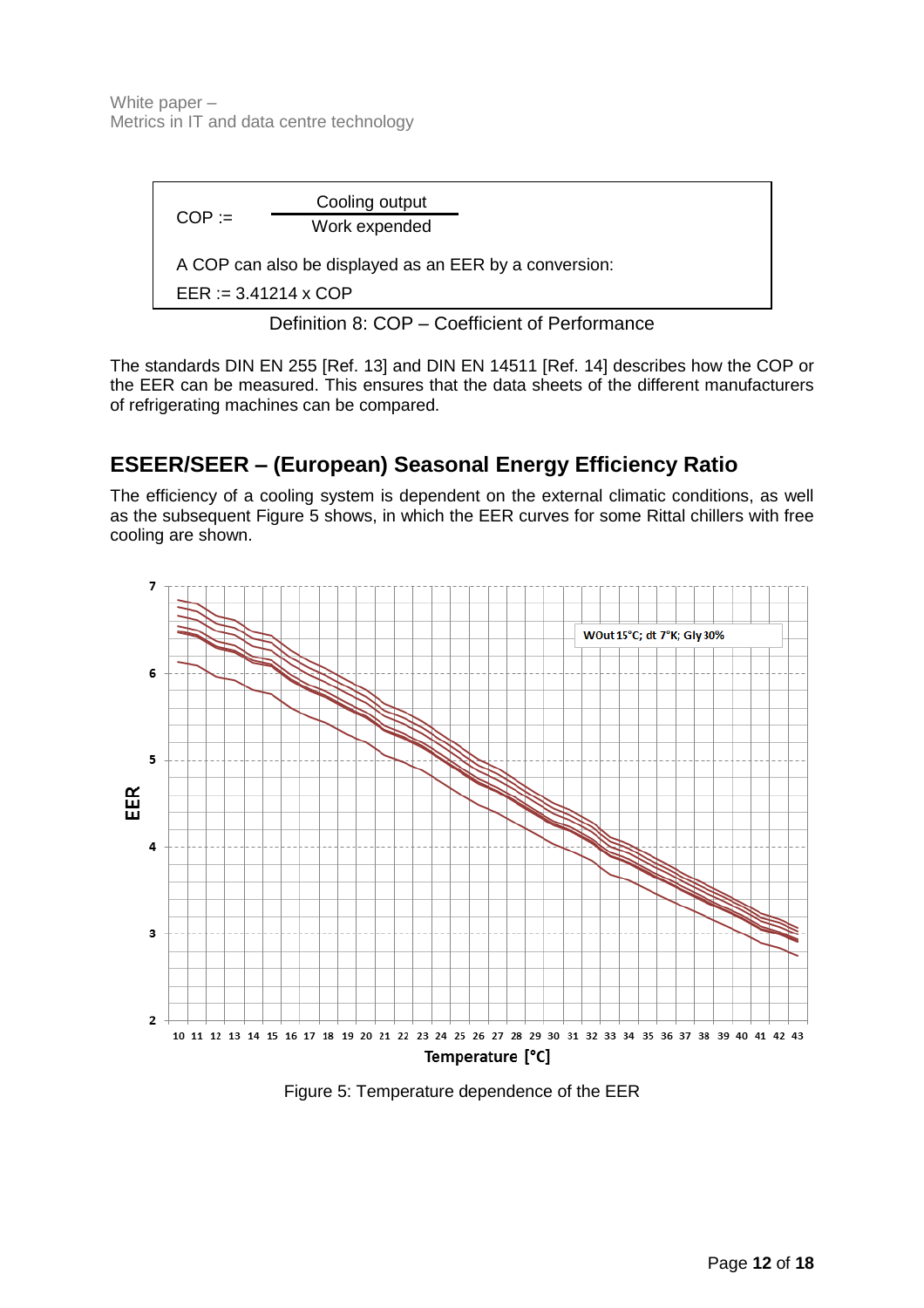Eurovent [\[Ref.](#page-15-2) 15] defined the ESEER to adjust the EER to the influences of temperature. In [Table 2](#page-12-4) below, the relevant factors are listed, as they arise for either an air-cooled or water cooled refrigerating machine.

| Load / partial<br>load | Air temperature | Water temperature | Factor |
|------------------------|-----------------|-------------------|--------|
| 100%                   | $35^{\circ}$ C  | $30^{\circ}$ C    | 3%     |
| 75%                    | $30^{\circ}$ C  | $26^{\circ}$ C    | 33%    |
| 50%                    | $25^{\circ}$ C  | $22^{\circ}$ C    | 41%    |
| 25%                    | $20^{\circ}$ C  | $18^{\circ}$ C    | 23%    |

Table 2: ESEER factors

<span id="page-12-4"></span>According to the Eurovent specifications [\[Ref.](#page-15-2) 15] the ESEER is calculated from the EER as follows:

<span id="page-12-1"></span>ESEER = EER [100%] x 0.03 + EER [75%] x 0.33 + EER [50%] x 0.41 + EER [25%] x 0.23

Definition 9: ESEER – European Seasonal Energy Efficiency Ratio

The SEER (Seasonal Energy Efficiency Ratio) metric set out as follows in the ANSI/AHRI STANDARD 210/240 [\[Ref.](#page-15-3) 16]:

 $SEER :=$ Total annual cooling output Total annual electrical power consumption

Definition 10: SEER – Seasonal Energy Efficiency Ratio

#### <span id="page-12-2"></span><span id="page-12-0"></span>**cosφ – Power sfaktor**

The power factor is often used in conjunction with UPS systems to characterise the efficiency of such systems. This is reasonable if the signal form on the output side is a pure sine wave and has no harmonics. This applies for modern double transducer systems of the VFI-SS-111 category, in accordance with IEC EN 62040-3 [\[Ref.](#page-15-4) 17].

The power factor cosφ is defined as follows:

<span id="page-12-3"></span>
$$
\csc \varphi := \frac{\text{Active power}}{\text{Apparent power}}
$$

Definition 11: cosφ – Power factor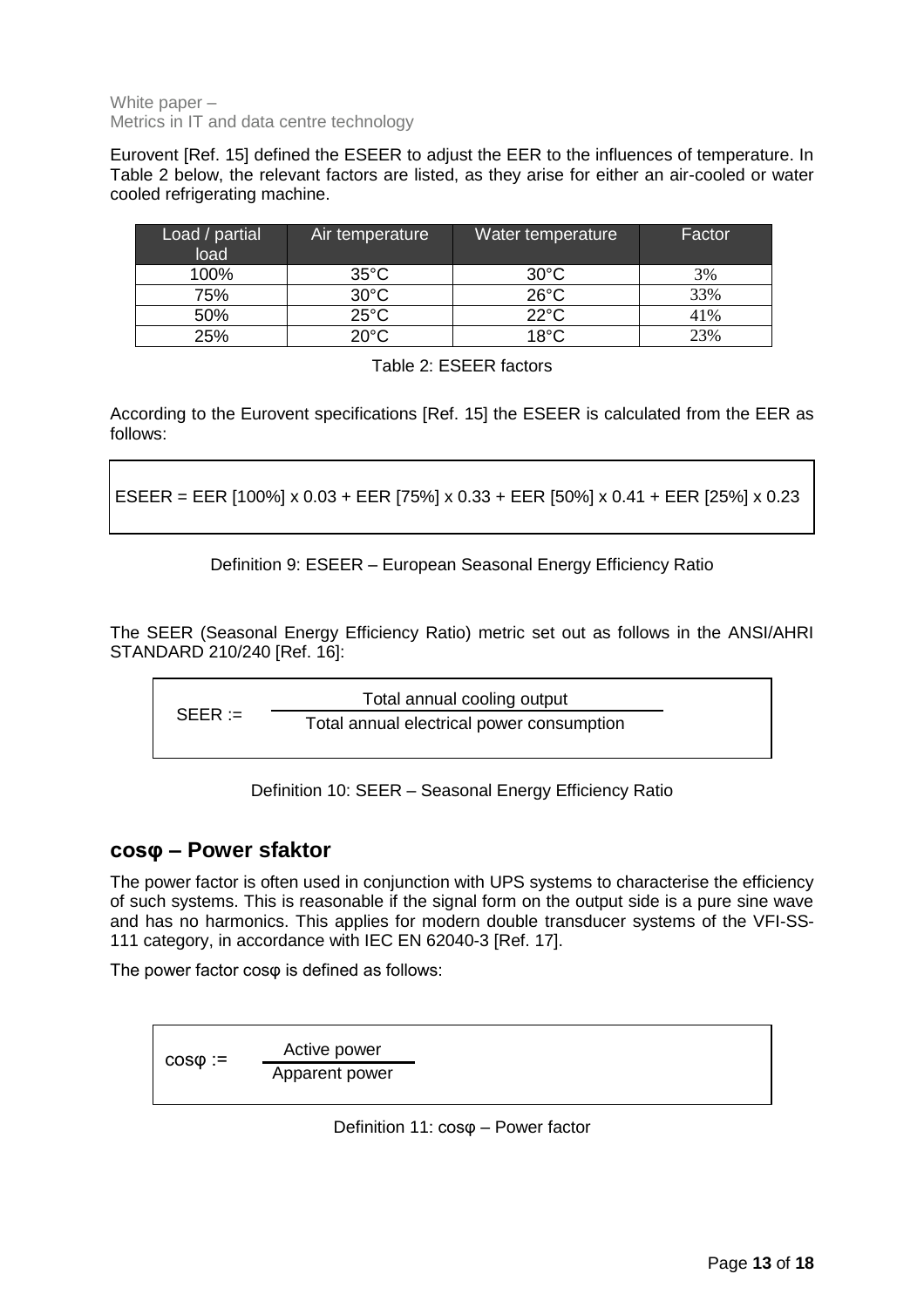The closer the power factor is to "1", the more efficient the USP system is. The power factor, defined by the ratio between the active and apparent power, is a measure of the phase shift between current and voltage of the alternating current, as it occurs due to capacitive or inductive effects.

The input-side power factor of a UPS is also dependent on the load, and is generally specified for a variety of loads on the UPS system, as [Table 3](#page-13-2) below shows for a ABB-Rittal DPA Upscale System:

| $\cos\varphi$ | Load |
|---------------|------|
| 0.999         | 100% |
| 0.995         | 75%  |
| 0.985         | 50%  |
| 0.960         | 25%  |

Table 3: Input-side power factor, ABB Rittal DPA Upscale

<span id="page-13-2"></span>Since a pure sine wave is again created by the battery from the output-side, the power factor on the output side is "1".

#### <span id="page-13-0"></span>**AC/AC efficiency**

Another important parameter of a UPS system is the efficiency, which is calculated as the ratio of the output power to the input power. The AC/AC efficiency is therefore:



Definition 12: AC/AC efficiency

<span id="page-13-1"></span>Due to the internal losses of the UPS, the efficiency depends on the load. The efficiency is better the more a UPS system is subjected to load.

| Efficiency | Load |
|------------|------|
| 95.5%      | 100% |
| 95.5%      | 75%  |
| 95.0%      | 50%  |
| 94.5%      | 25%  |

<span id="page-13-3"></span>Table 4: Representation of the load-dependent efficiency of an ABB Rittal DPA Upscale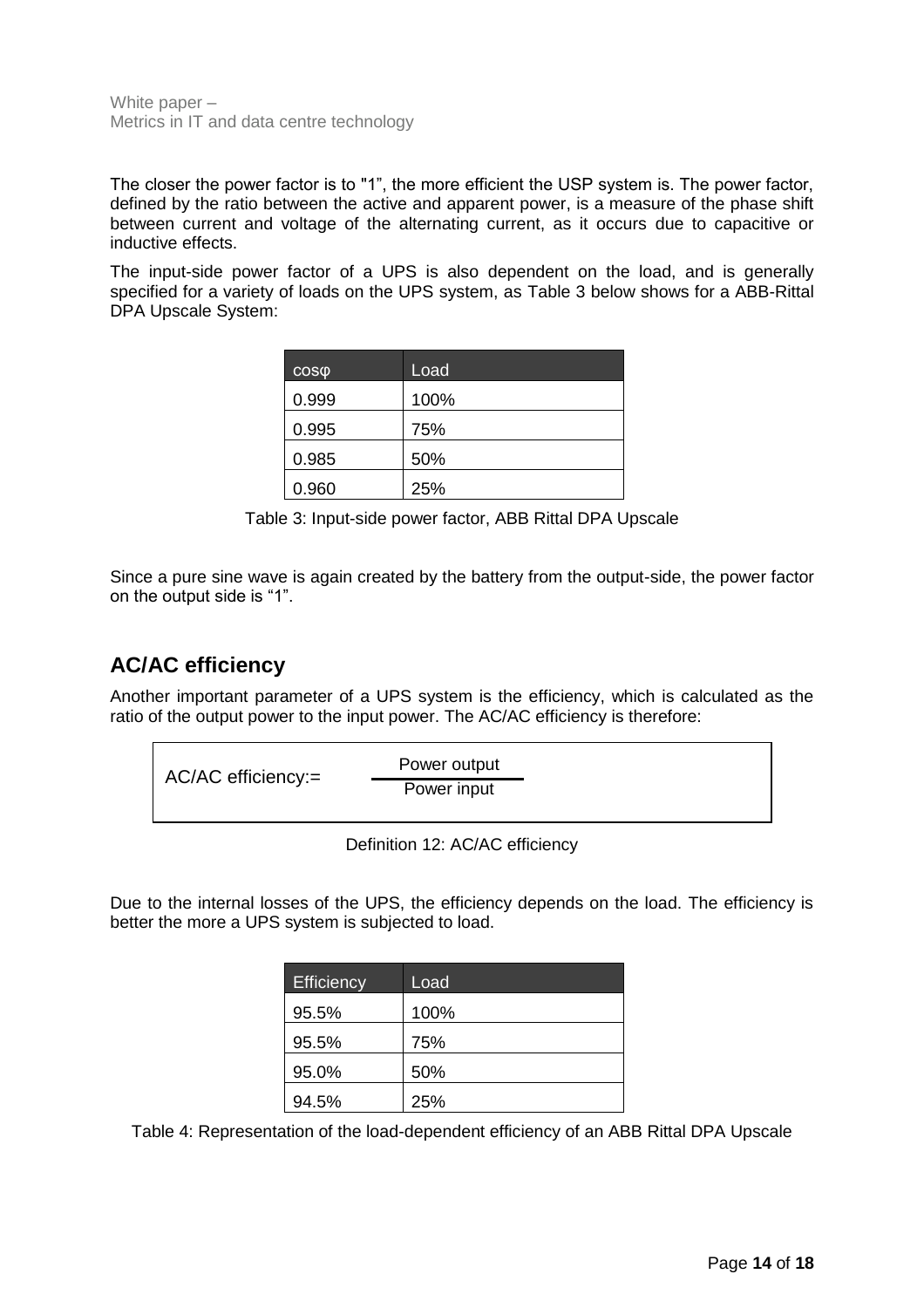### <span id="page-14-0"></span>**References**

- <span id="page-14-1"></span>Ref. 1 Global e-Sustainability Initiative, "GeSI SMARTer2020: The Role of ICT in Driving a Sustainable Future", Link: [http://gesi.org/assets/js/lib/tinymce/jscripts/tiny\\_mce/plugins/ajaxfilemanager/u](http://gesi.org/assets/js/lib/tinymce/jscripts/tiny_mce/plugins/ajaxfilemanager/uploaded/SMARTer%202020%20-%20Executive%20Summary%20-December%202012.pdf) ploaded/SMARTer 2020 - [Executive Summary -December 2012.pdf](http://gesi.org/assets/js/lib/tinymce/jscripts/tiny_mce/plugins/ajaxfilemanager/uploaded/SMARTer%202020%20-%20Executive%20Summary%20-December%202012.pdf)
- <span id="page-14-2"></span>Ref. 2 Google data centre – efficiency link: <http://www.google.com/about/datacenters/inside/efficiency/power-usage.html>
- <span id="page-14-3"></span>Ref. 3 Apple data centres – renewable energies, link: <http://www.apple.com/environment/renewable-resources/>
- <span id="page-14-4"></span>Ref. 4 The Green Grid, Link: <http://www.thegreengrid.org/>
- <span id="page-14-5"></span>Ref. 5 The Green Grid, WHITE PAPER #49, PUE™: A COMPREHENSIVE EXAMINATION OF THE METRIC [http://www.thegreengrid.org/en/Global/Content/white-papers/WP49-](http://www.thegreengrid.org/en/Global/Content/white-papers/WP49-PUEAComprehensiveExaminationoftheMetric) [PUEAComprehensiveExaminationoftheMetric](http://www.thegreengrid.org/en/Global/Content/white-papers/WP49-PUEAComprehensiveExaminationoftheMetric)
- <span id="page-14-6"></span>Ref. 6 The Green Grid, WHITE PAPER #32, CARBON USAGE EFFECTIVENESS (CUE™):A GREEN GRID DATA CENTER SUSTAINABILITY METRIC <http://www.thegreengrid.org/~/media/WhitePapers/CUE>
- <span id="page-14-7"></span>Ref. 7 Umweltbundesamt (*German Environment Agency*), 2015, Strom- und Wärmeversorgung in Zahlen (*Power and heat supply in figures*), link: [http://www.umweltbundesamt.de/themen/klima](http://www.umweltbundesamt.de/themen/klima-energie/energieversorgung/strom-waermeversorgung-in-zahlen)[energie/energieversorgung/strom-waermeversorgung-in-zahlen](http://www.umweltbundesamt.de/themen/klima-energie/energieversorgung/strom-waermeversorgung-in-zahlen)
- <span id="page-14-8"></span>Ref. 8 U.S. Energy Information Administration, 2015, Environment Analysis and Projections, Link <http://www.eia.gov/environment/emissions/carbon/>
- <span id="page-14-9"></span>Ref. 9 [https://www.ashrae.org](https://www.ashrae.org/)
- <span id="page-14-10"></span>Ref. 10 <https://nsidc.org/about/green-data-center/project.html>
- <span id="page-14-12"></span>Ref. 11 The Green Grid, WHITE PAPER #35, WATER USAGE EFFECTIVENESS (WUE™):A GREEN GRID DATA CENTER SUSTAINABILITY METRIC <http://www.thegreengrid.org/~/media/WhitePapers/WUE>
- <span id="page-14-11"></span>Ref. 12 [Gigaom,](https://gigaom.com/2012/08/17/a-rare-look-inside-facebooks-oregon-data-center-photos-video/) 2015, Link: [https://gigaom.com/2012/08/17/a-rare-look-inside-facebooks-oregon-data](https://gigaom.com/2012/08/17/a-rare-look-inside-facebooks-oregon-data-center-photos-video/)[center-photos-video/](https://gigaom.com/2012/08/17/a-rare-look-inside-facebooks-oregon-data-center-photos-video/)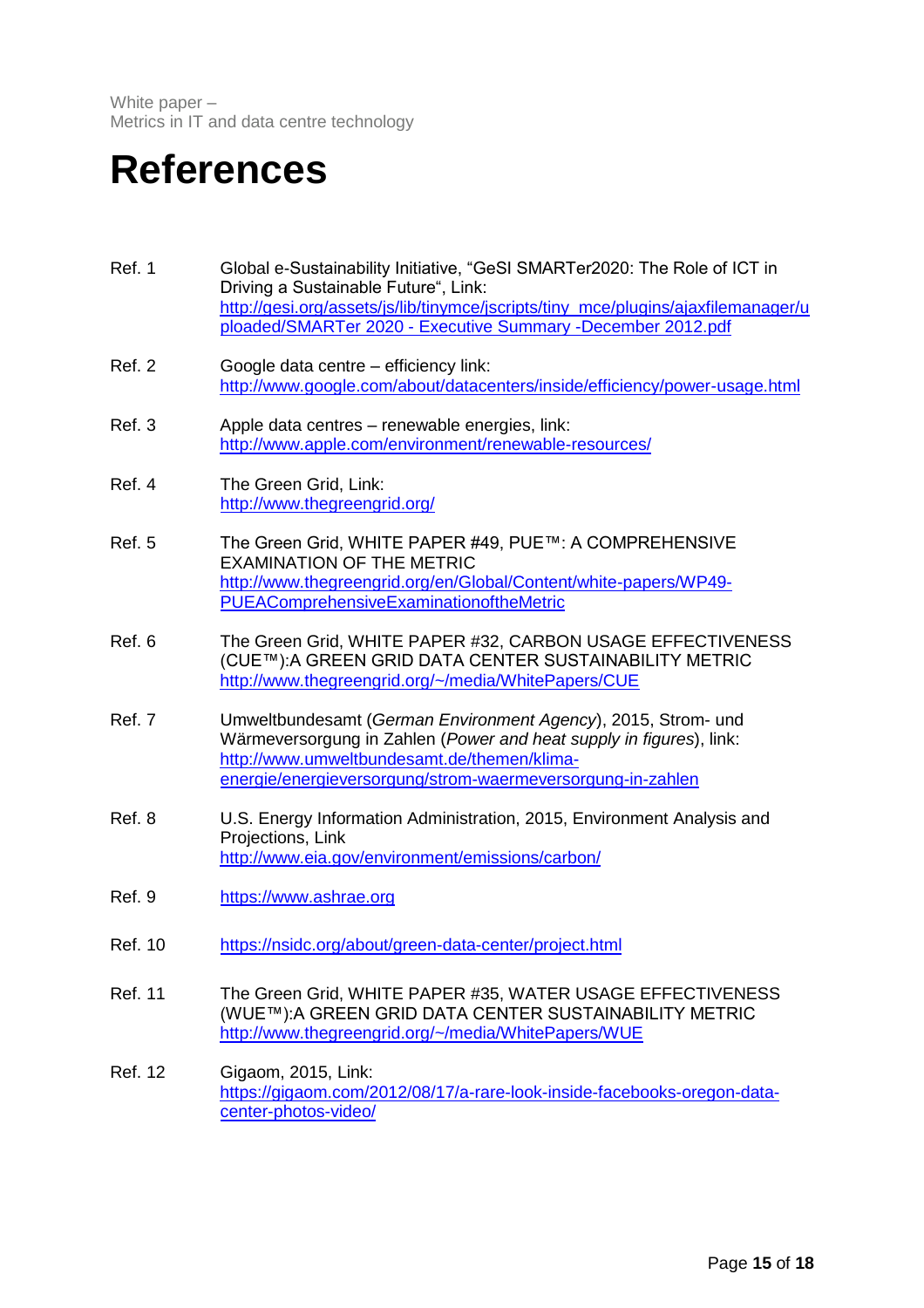- <span id="page-15-0"></span>Ref. 13 DIN EN 255, "Air conditioners, liquid chilling packages and heat pumps for space heating and cooling and process chillers using electrically driven compressors"
- <span id="page-15-1"></span>Ref. 14 DIN EN 14511, "Air conditioners, liquid chilling packages and heat pumps with electrically driven compressors for space heating and cooling"
- <span id="page-15-2"></span>Ref. 15 Eurovent Association, Link: <http://www.eurovent-association.eu/>
- <span id="page-15-3"></span>Ref. 16 ANSI/AHRI STANDARD 210/240, "Performance Rating of Unitary Air -Conditioning & Air - Source Heat Pump Equipment"
- <span id="page-15-4"></span>Ref. 17 IEC EN 62040-3, Uninterruptible power systems (UPS) – Part 3: Method of specifying the performance and test requirements.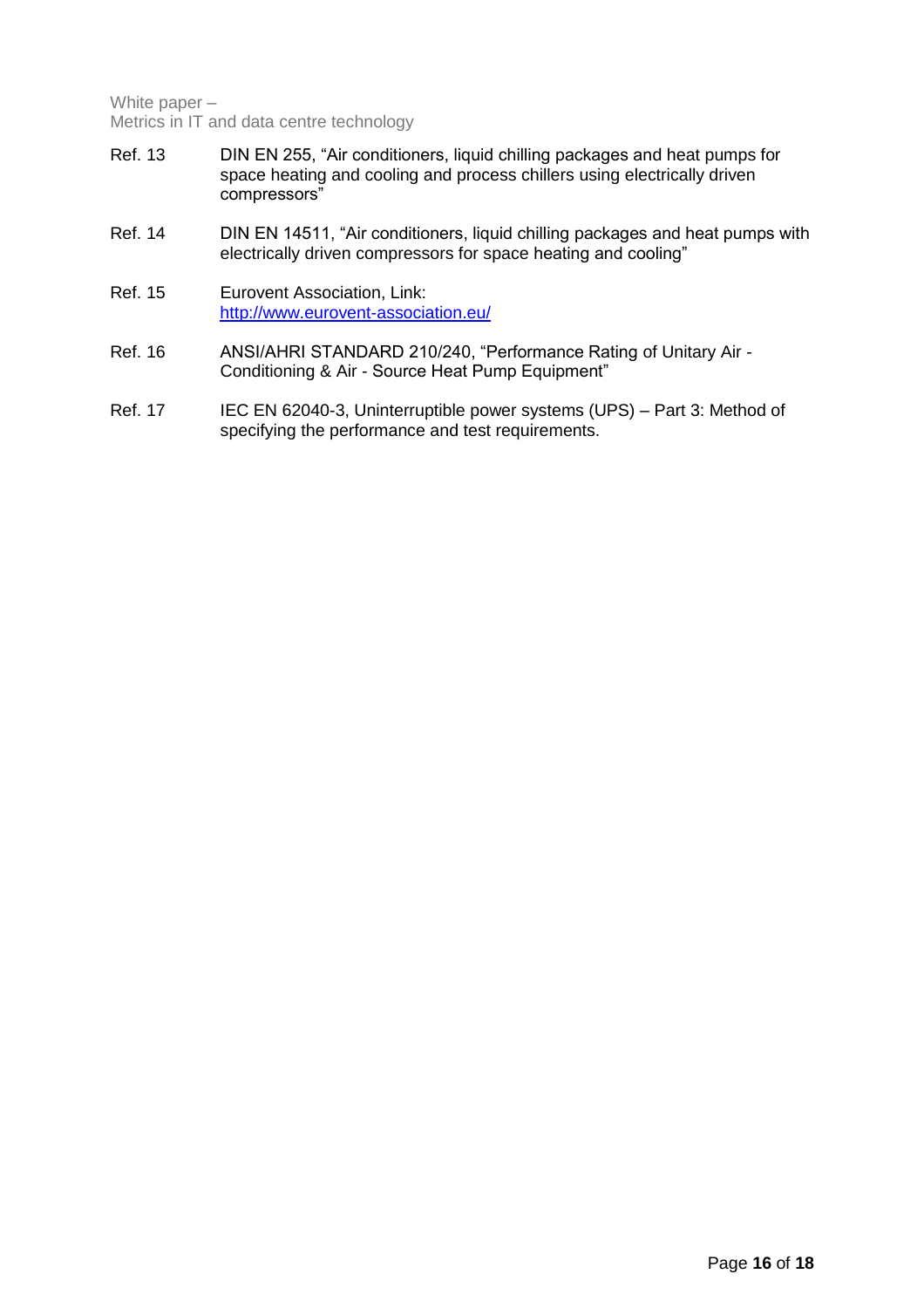### <span id="page-16-0"></span>**List of abbreviations**

| АC            | <b>Alternating Current</b>                                                |
|---------------|---------------------------------------------------------------------------|
| AC/AC         | AC-AC Efficiency: Degree of efficiency of UPS systems                     |
| <b>ASHRAE</b> | American Society of Heating, Refrigerating and Air-Conditioning Engineers |
| <b>CEF</b>    | <b>Carbon Emission Factor</b>                                             |
| <b>COP</b>    | <b>Coefficient of Performance</b>                                         |
| <b>CUE</b>    | <b>Carbon Usage Effectiveness</b>                                         |
| <b>DCiE</b>   | Data Center Infrastructure Efficiency                                     |
| <b>DPA</b>    | <b>Digital Parallel Architecture</b>                                      |
| <b>EER</b>    | <b>Energy Efficiency Ratio</b>                                            |
| <b>ESEER</b>  | European Seasonal Energy Efficiency Ratio                                 |
| IT            | Information Technology                                                    |
| <b>ICT</b>    | Information and Communications Technology                                 |
| pPUE          | <b>Partial Power Usage Effectiveness</b>                                  |
| <b>PUE</b>    | <b>Power Usage Effectiveness</b>                                          |
| <b>RZ</b>     | Rechenzentrum                                                             |
| <b>SEER</b>   | Seasonal Energy Efficiency Ratio                                          |
| <b>SPEC</b>   | <b>Standard Performance Evaluation Corporation</b>                        |
| <b>UPS</b>    | Uninterruptible Power Supply                                              |
| <b>VFI-SS</b> | Voltage, Frequency Independent - sine wave form at both input and output  |
| <b>WUE</b>    | <b>Water Usage Effectiveness</b>                                          |